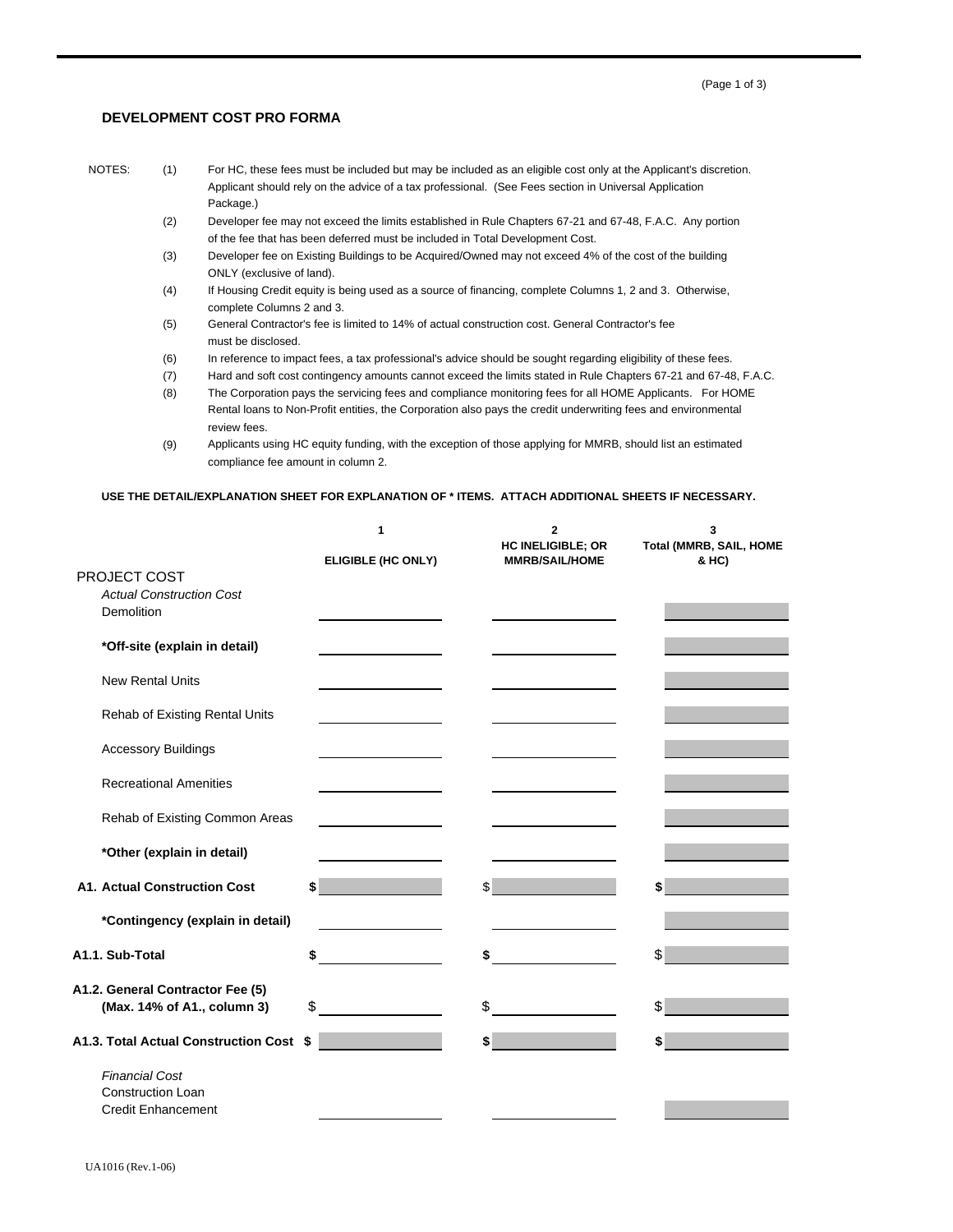(Page 2 of 3)

|                                                            | 1<br>ELIGIBLE (HC ONLY) | 2<br>HC INELIGIBLE; OR<br><b>MMRB/SAIL/HOME</b> | 3<br>Total (MMRB, SAIL, HOME<br>& HC) |
|------------------------------------------------------------|-------------------------|-------------------------------------------------|---------------------------------------|
| <b>Construction Loan Interest</b>                          |                         |                                                 |                                       |
| Construction Loan Orig. Fee                                |                         |                                                 |                                       |
| Bridge Loan Interest                                       |                         |                                                 |                                       |
| Bridge Loan Orig. Fee                                      |                         |                                                 |                                       |
| Permanent Loan Credit<br>Enhancement                       |                         |                                                 |                                       |
| Permanent Loan Origination<br>Fee                          |                         |                                                 |                                       |
| Reserves Required by Lender                                |                         |                                                 |                                       |
| <b>A2. Total Financial Cost</b><br>\$                      |                         | \$                                              | \$                                    |
| <b>General Development Costs</b><br><b>Accounting Fees</b> |                         |                                                 |                                       |
| Appraisal                                                  |                         |                                                 |                                       |
| Architect's Fee - Design                                   |                         |                                                 |                                       |
| Architect's Fee - Supervision                              |                         |                                                 |                                       |
| <b>Builder's Risk Insurance</b>                            |                         |                                                 |                                       |
| <b>Building Permit</b>                                     |                         |                                                 |                                       |
| Brokerage Fees - Land                                      |                         |                                                 |                                       |
| Brokerage Fees - Buildings                                 |                         |                                                 |                                       |
| Closing Costs - Construction Loan                          |                         |                                                 |                                       |
| Closing Costs - Permanent Loan                             |                         |                                                 |                                       |
| <b>Engineering Fee</b>                                     |                         |                                                 |                                       |
| <b>Environmental Report</b>                                |                         |                                                 |                                       |
| FHFC Administrative Fee (1) & (8)                          |                         |                                                 |                                       |
| FHFC Application Fee (1)                                   |                         |                                                 |                                       |
| FHFC Compliance Fee (8) & (9)                              |                         |                                                 |                                       |
| FHFC Credit Underwriting Fee (1) & (8)                     |                         |                                                 |                                       |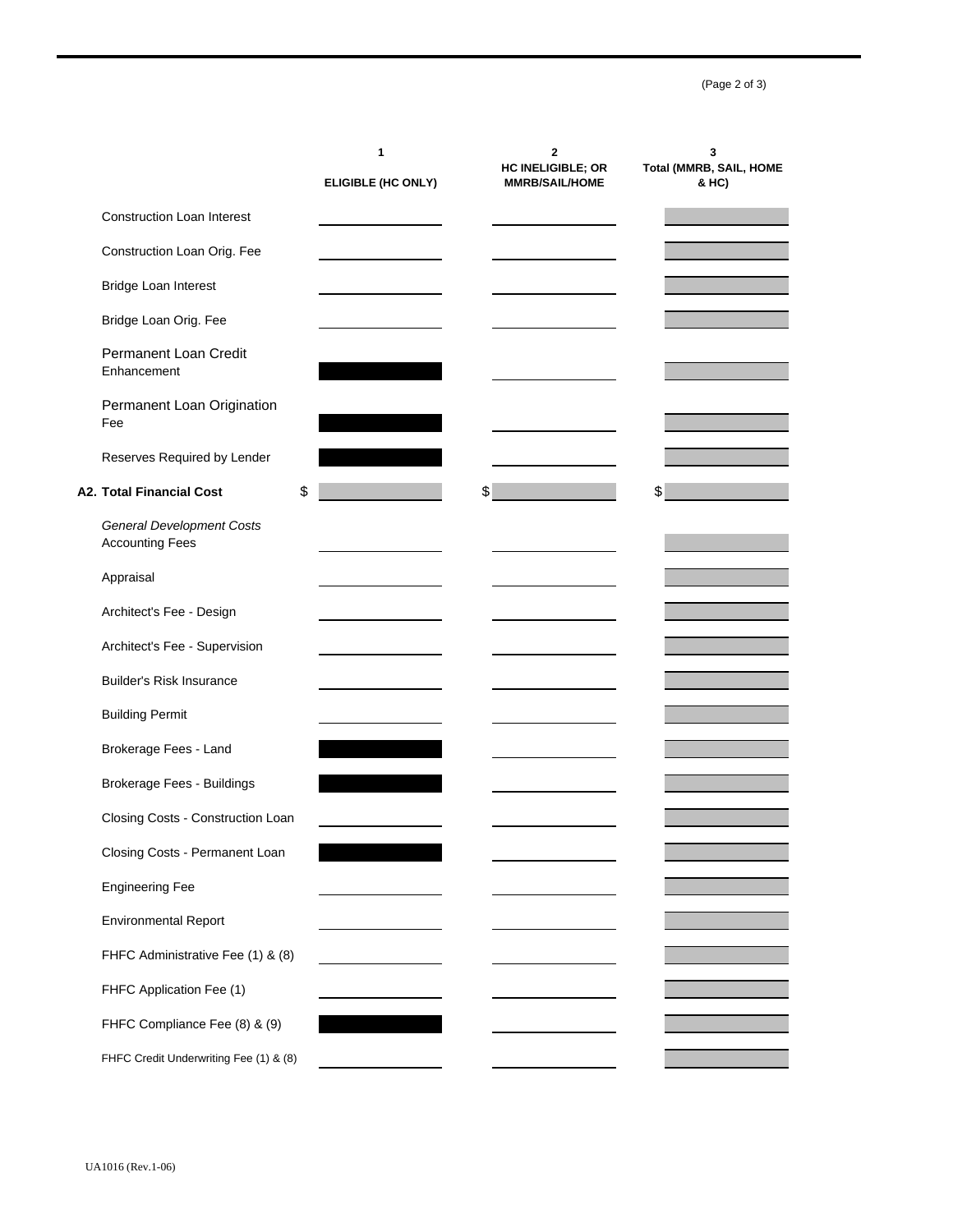(Page 3 of 3)

|                                                                                            | 1<br>ELIGIBLE (HC ONLY)              | 2<br><b>HC INELIGIBLE; OR</b><br><b>MMRB/SAIL/HOME</b> | 3<br>Total (MMRB, SAIL, HOME<br>& HC) |
|--------------------------------------------------------------------------------------------|--------------------------------------|--------------------------------------------------------|---------------------------------------|
| *Impact Fees (list in detail)                                                              |                                      |                                                        |                                       |
| <b>Inspection Fees</b>                                                                     |                                      |                                                        |                                       |
| Insurance                                                                                  |                                      |                                                        |                                       |
| Legal Fees                                                                                 |                                      |                                                        |                                       |
| Market Study                                                                               |                                      |                                                        |                                       |
| Marketing/Advertising                                                                      |                                      |                                                        |                                       |
| <b>Property Taxes</b>                                                                      |                                      |                                                        |                                       |
| Soil Test Report                                                                           |                                      |                                                        |                                       |
| Survey                                                                                     |                                      |                                                        |                                       |
| <b>Title Insurance</b>                                                                     |                                      |                                                        |                                       |
| Utility Connection Fee                                                                     |                                      |                                                        |                                       |
| *Other (explain in detail)                                                                 |                                      |                                                        |                                       |
| *Contingency (7) (explain in detail)                                                       |                                      |                                                        |                                       |
| A3. TOTAL GENERAL DEVELOPMENT<br>COST                                                      | \$                                   | \$                                                     |                                       |
| <b>B. DEVELOPMENT COST</b><br>$(A1.3+A2+A3)$                                               | \$                                   | \$                                                     | \$                                    |
| C. DEVELOPER'S FEE (2)                                                                     | \$<br><u>and a strategic product</u> | \$                                                     | \$                                    |
| ACQUISITION COST OF EXISTING<br>DEVELOPMENTS (EXCLUDING LAND)<br><b>Existing Buildings</b> |                                      |                                                        |                                       |
| Developer fee on<br>Existing Buildings (3)                                                 |                                      |                                                        |                                       |
| *Other (explain in detail)                                                                 |                                      |                                                        |                                       |
| D. TOTAL ACQUISITION COST                                                                  | \$                                   | \$                                                     |                                       |
| E. TOTAL LAND COST                                                                         |                                      | \$                                                     | \$                                    |
| F. TOTAL DEVELOPMENT COST                                                                  | \$                                   | \$                                                     | \$                                    |

(B+C+D+E)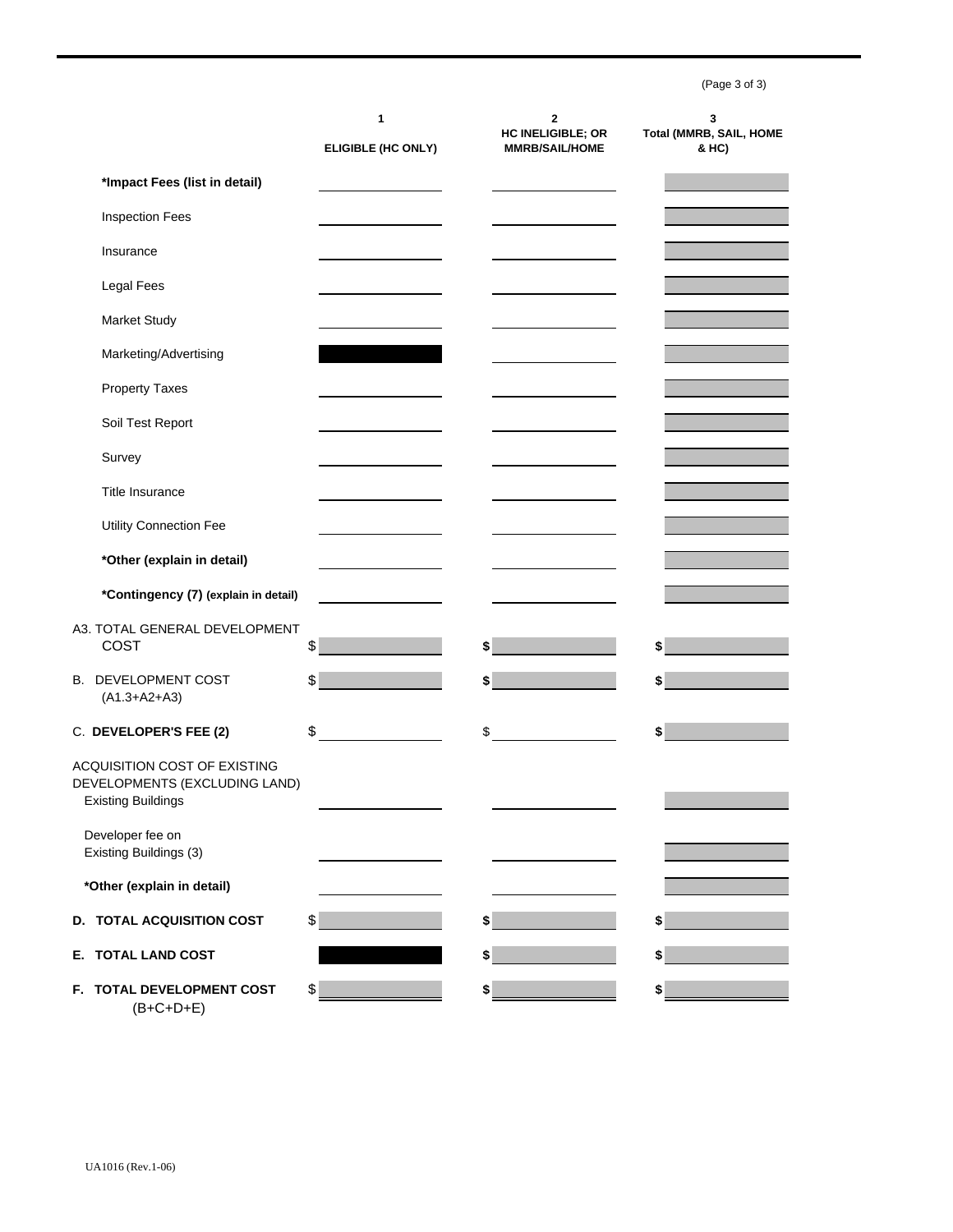## **Detail/Explanation Sheet**

**Totals must agree with Pro Forma. Provide description and amount for each item that has been completed on the Pro Forma.**

## **Development Cost**

*Acquisition Cost of Existing Developments*

| Other:                           |  |
|----------------------------------|--|
|                                  |  |
|                                  |  |
| <b>Actual Construction Cost</b>  |  |
| Off-site:                        |  |
|                                  |  |
| Other:                           |  |
|                                  |  |
|                                  |  |
| Contingency:                     |  |
|                                  |  |
| <b>General Development Costs</b> |  |
| Impact Fees:                     |  |
|                                  |  |
|                                  |  |
|                                  |  |
| Other:                           |  |
|                                  |  |
|                                  |  |
| Contingency:                     |  |
|                                  |  |
|                                  |  |

NOTE: Neither brokerage fees nor syndication fees can be included in eligible basis. Consulting fees, if any, and the cost of an independent HC market study must be paid out of the Developer fee. Consulting fees include, but are not limited to, payments for Application consultants, construction management or supervision consultants, or local government consultants.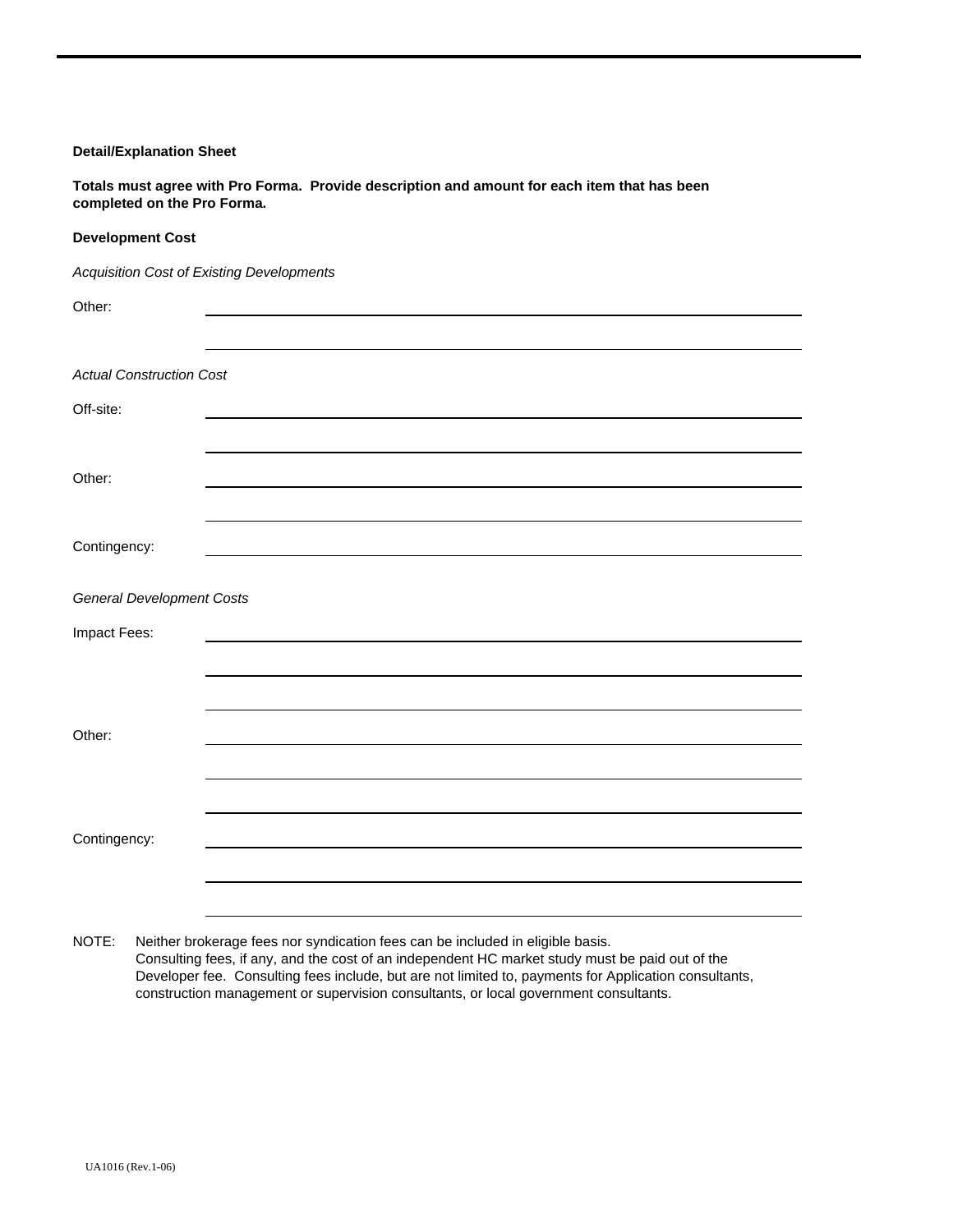| <b>CONSTRUCTION or REHAB</b><br><b>ANALYSIS</b>                                                                                                                                                                                                | <b>AMOUNT</b>                                  | <b>LOCATION OF</b><br><b>DOCUMENTATION</b> |
|------------------------------------------------------------------------------------------------------------------------------------------------------------------------------------------------------------------------------------------------|------------------------------------------------|--------------------------------------------|
| A. Total Development Cost:                                                                                                                                                                                                                     | $\mathbb{S}$ and $\mathbb{S}$                  |                                            |
| <b>B. Sources:</b>                                                                                                                                                                                                                             |                                                |                                            |
| 1. SAIL Loan Requested                                                                                                                                                                                                                         | $\frac{1}{\sqrt{2}}$                           |                                            |
| 2. MMRB Requested                                                                                                                                                                                                                              | <u> 1989 - Jan Sarajević, politik po</u><br>\$ |                                            |
| 3. HOME Loan Requested                                                                                                                                                                                                                         | \$                                             |                                            |
| 4. HC Equity Proceeds Paid Prior to<br>Completion of Construction which<br>is Prior to Receipt of Final Certificate<br>of Occupancy or in the case of<br>Rehabilitation, prior to placed-in<br>service date as determined by the<br>Applicant. | $\frac{1}{2}$                                  |                                            |
| 5. First Mortgage Financing                                                                                                                                                                                                                    | $\frac{1}{2}$                                  | Exhibit                                    |
| 6. Second Mortgage Financing                                                                                                                                                                                                                   | $\frac{1}{2}$                                  | Exhibit                                    |
| 7. Third Mortgage Financing                                                                                                                                                                                                                    | $\sim$                                         | Exhibit                                    |
| 8. Deferred Developer Fee                                                                                                                                                                                                                      | $\frac{1}{2}$                                  | <b>Exhibit Exhibit</b>                     |
| 9. Grants                                                                                                                                                                                                                                      | $\sim$                                         |                                            |
| 10. Equity - Partner's Contribution                                                                                                                                                                                                            | $\frac{1}{2}$                                  | Exhibit                                    |
| 11. Other: ___________________                                                                                                                                                                                                                 |                                                | $\frac{1}{2}$ Exhibit                      |
| 12. Other: and the state of the state of the state of the state of the state of the state of the state of the state of the state of the state of the state of the state of the state of the state of the state of the state of                 | $\frac{1}{2}$                                  |                                            |
| 13. Total Sources                                                                                                                                                                                                                              | \$                                             |                                            |
| <b>C. Financing Shortfall</b><br>(A. - B.13.):                                                                                                                                                                                                 | \$                                             |                                            |

**Each Exhibit must be listed behind its own Tab. DO NOT include all exhibits behind one tab.**